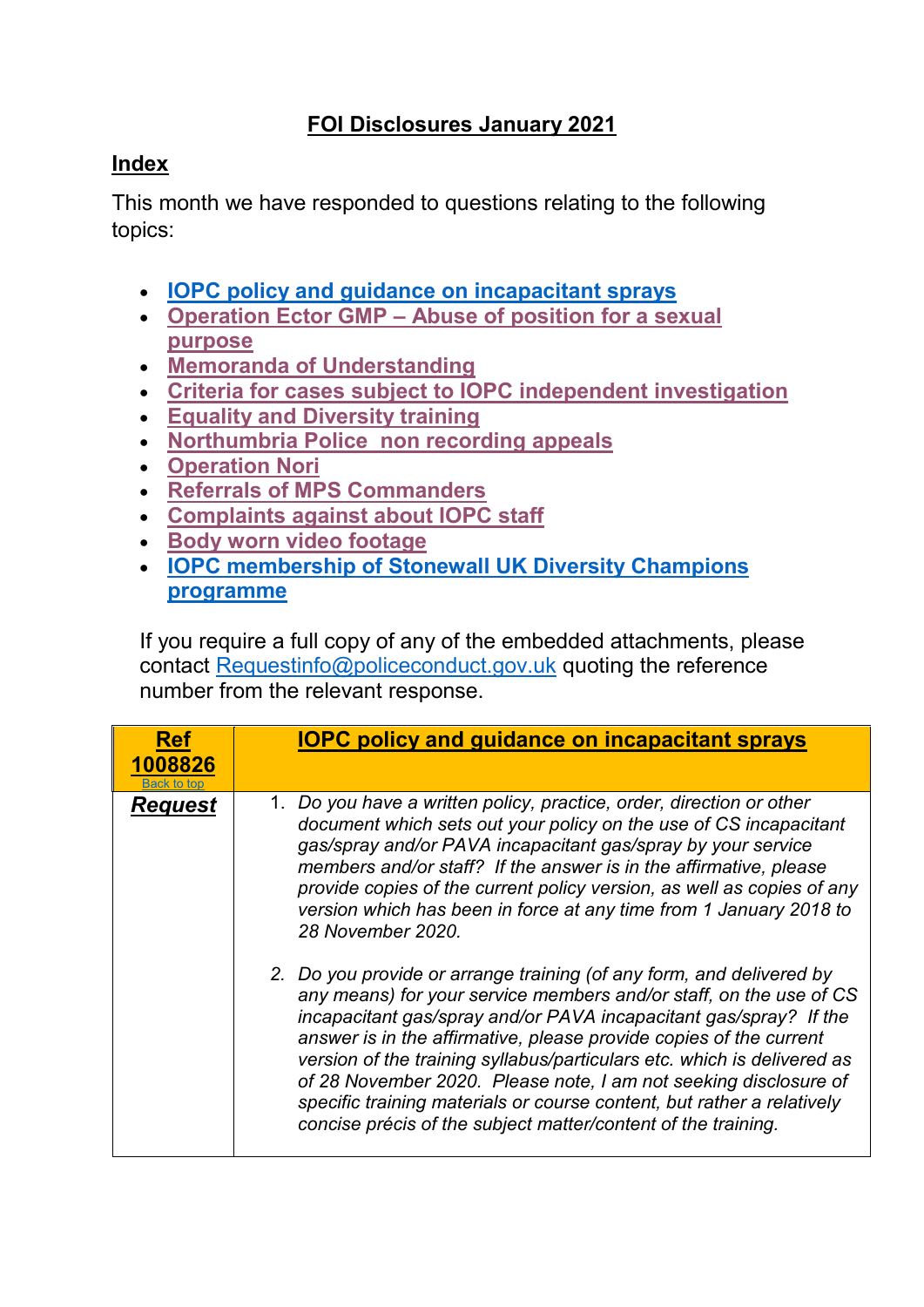|                 | 3. Do you provide or arrange training (of any form, and delivered by<br>any means) for your service members and/or staff, on first aid etc. to<br>be given following the use of CS incapacitant gas/spray and/or<br>PAVA incapacitant gas/spray in the event that the subject or any<br>other person suffers an adverse reaction to the administration of the<br>noxious substance (such as an allergic reaction, or the loss of or<br>reduction in vision or visual acuity which does not correct promptly<br>and without intervention, or difficulty with breathing, or anaphylaxis,<br>or any other similar adverse reaction)? If the answer is in the<br>affirmative, please provide copies of the current version of the<br>training syllabus/particulars etc. which is delivered as of 28<br>November 2020, as well as complete copies of all course materials<br>which are deployed/used before, during or after the training. |
|-----------------|---------------------------------------------------------------------------------------------------------------------------------------------------------------------------------------------------------------------------------------------------------------------------------------------------------------------------------------------------------------------------------------------------------------------------------------------------------------------------------------------------------------------------------------------------------------------------------------------------------------------------------------------------------------------------------------------------------------------------------------------------------------------------------------------------------------------------------------------------------------------------------------------------------------------------------------|
|                 | 4. Do you keep records of incidents involving the deployment of CS<br>incapacitant gas/spray and/or PAVA incapacitant gas/spray where<br>the subject or any other person has suffered an adverse reaction<br>which has required the administration of any first aid etc. referenced<br>in your answer to (3) and/or attention from a registered healthcare<br>practitioner, such as a paramedic, doctor, or nurse? If the answer is<br>in the affirmative, please provide full particulars of the record<br>media/content which would be completed and retained in such<br>circumstances, as well as copies of any document templates etc.<br>which are in use.                                                                                                                                                                                                                                                                       |
| <b>Response</b> | Our responses take into account the fact that IOPC staff do not use and<br>are not issued with CS gas or PAVA spray within their roles.                                                                                                                                                                                                                                                                                                                                                                                                                                                                                                                                                                                                                                                                                                                                                                                               |
|                 | 1. No. As explained above, IOPC staff are not issued with either of<br>these incapacitant sprays.                                                                                                                                                                                                                                                                                                                                                                                                                                                                                                                                                                                                                                                                                                                                                                                                                                     |
|                 | 2. As explained, IOPC staff are not issued with either of these<br>incapacitant sprays or use them as part of their roles. As part of their<br>training our investigators are invited to attend a training session with<br>a police force which includes reference to how police officers use<br>incapacitant sprays. The course content is designed and provided<br>by the police and there are no relevant training materials held by the<br>IOPC.                                                                                                                                                                                                                                                                                                                                                                                                                                                                                  |
|                 | We do however reference the use of CS /PAVA sprays in the use of<br>force training as one of the tactical options available to officers. The<br>following points are covered:                                                                                                                                                                                                                                                                                                                                                                                                                                                                                                                                                                                                                                                                                                                                                         |
|                 | What PAVA spray is, how it works and how it should be deployed<br>Physical effects of the sprays<br>٠                                                                                                                                                                                                                                                                                                                                                                                                                                                                                                                                                                                                                                                                                                                                                                                                                                 |
|                 | Cons associated with use of CS gas and PAVA spray<br>$\bullet$<br>Aftercare & monitoring<br>Advice on how to establish if an incapacitant spray has been used                                                                                                                                                                                                                                                                                                                                                                                                                                                                                                                                                                                                                                                                                                                                                                         |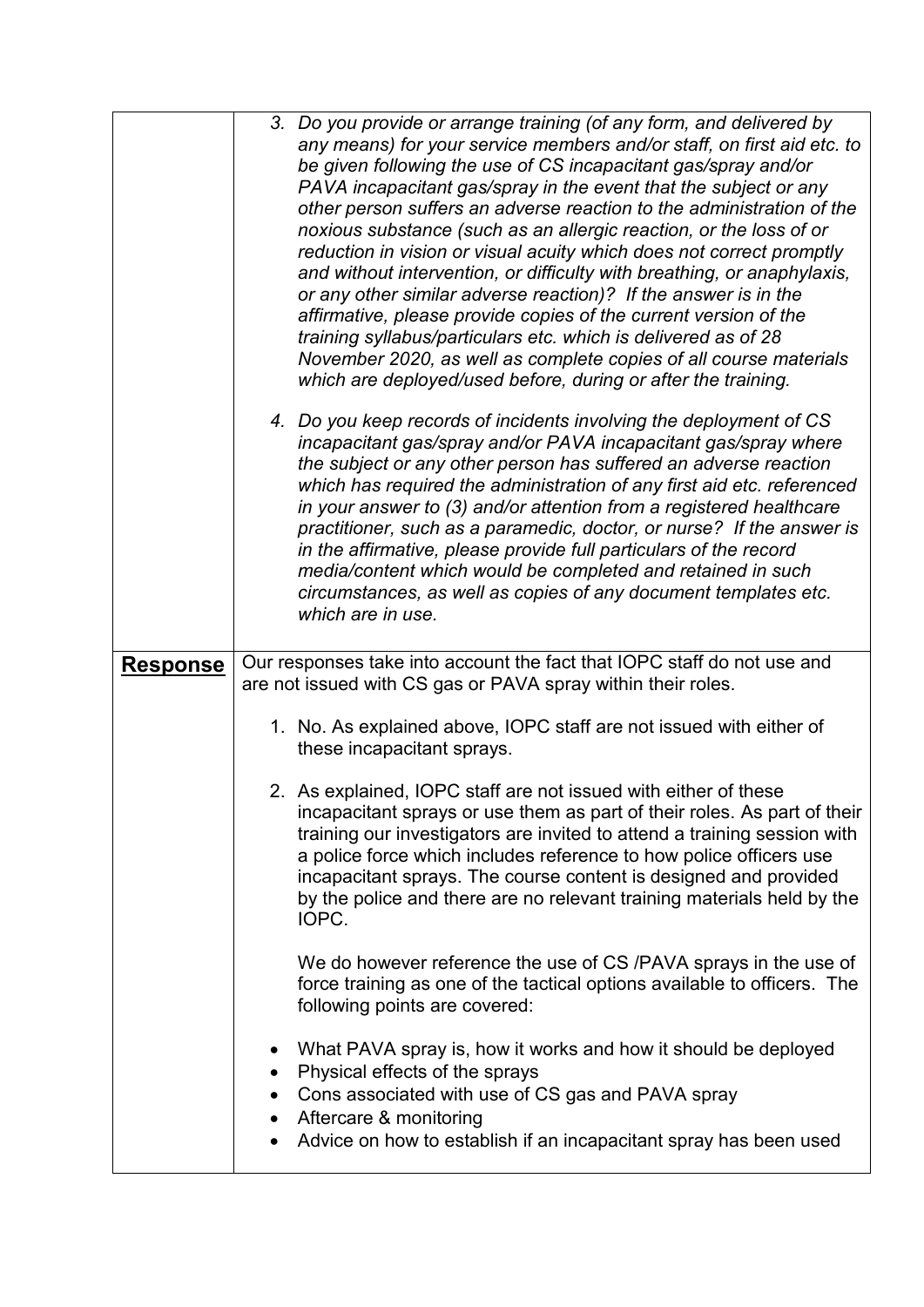<span id="page-2-0"></span>

|                               | 3. We do not consider that we hold any relevant information. First aid<br>training for IOPC staff does not include specific training on treatment<br>following the use of these sprays because IOPC staff do not use<br>and are not issued with it. First aid training for IOPC designated first<br>aiders includes standard training on response to anaphylactic shock<br>for people with type one allergies such as to latex or peanuts, but it<br>does not focus on CS or PAVA spray specifically.<br>4. As explained, our staff are not issued with CS gas or PAVA<br>spray and are not trained to use or deploy it. The nature of our<br>work means that our investigators would not be on the scene<br>at the time that such incapacitant sprays were discharged by<br>police officers. We therefore consider that we do not hold any<br>relevant information in response to this part of your request.                                                                                                                                                                              |
|-------------------------------|--------------------------------------------------------------------------------------------------------------------------------------------------------------------------------------------------------------------------------------------------------------------------------------------------------------------------------------------------------------------------------------------------------------------------------------------------------------------------------------------------------------------------------------------------------------------------------------------------------------------------------------------------------------------------------------------------------------------------------------------------------------------------------------------------------------------------------------------------------------------------------------------------------------------------------------------------------------------------------------------------------------------------------------------------------------------------------------------|
| <u>Ref</u><br><u> 1008849</u> | <b>Operation Ector GMP - Abuse of position for a sexual</b><br><b>purpose</b>                                                                                                                                                                                                                                                                                                                                                                                                                                                                                                                                                                                                                                                                                                                                                                                                                                                                                                                                                                                                              |
| <b>Request</b>                | Operation Ector in Greater Manchester Police relates to an<br>investigation of a police officer who was arrested for abusing<br>their position for a sexual purpose involving cadets.<br>1. In 2018, the IOPC released a statement following the arrest of a<br>police officer which stated "The conduct of a police sergeant is<br>also being examined, regarding how they dealt with the reports<br>of alleged abuse by the PC.". What was the outcome of this<br>investigation from the IOPC?<br>2. In October 2018, GMP released a statement which stated "GMP<br>referred the matter to the IOPC who will be considering whether<br>to take control of the ongoing investigation". Therefore, did the<br>IOPC take control of this investigation, and if not, what were the<br>reasonings for not doing so?<br>3. The investigation is now 2 years old, with the main suspect being<br>arrested in October 2018. This is considerably long for an<br>investigation, and as such, have the IOPC been chasing up the<br>investigating officers to understand why there are such delays. |
| <u>Response</u>               | 1. The conduct of the police sergeant was subject to an IOPC<br>managed investigation and is linked to other managed investigations<br>which are still ongoing. We have decided that we are unable to<br>share information regarding the outcome until such a time that the<br>linked investigations are concluded.<br>We consider that releasing information in isolation without the<br>context of the other associated investigations will not be meaningful<br>and could even be misleading. Additionally it is important not to<br>cause any prejudice to the ongoing linked investigations. We have<br>therefore decided that responding to this question engages an                                                                                                                                                                                                                                                                                                                                                                                                                 |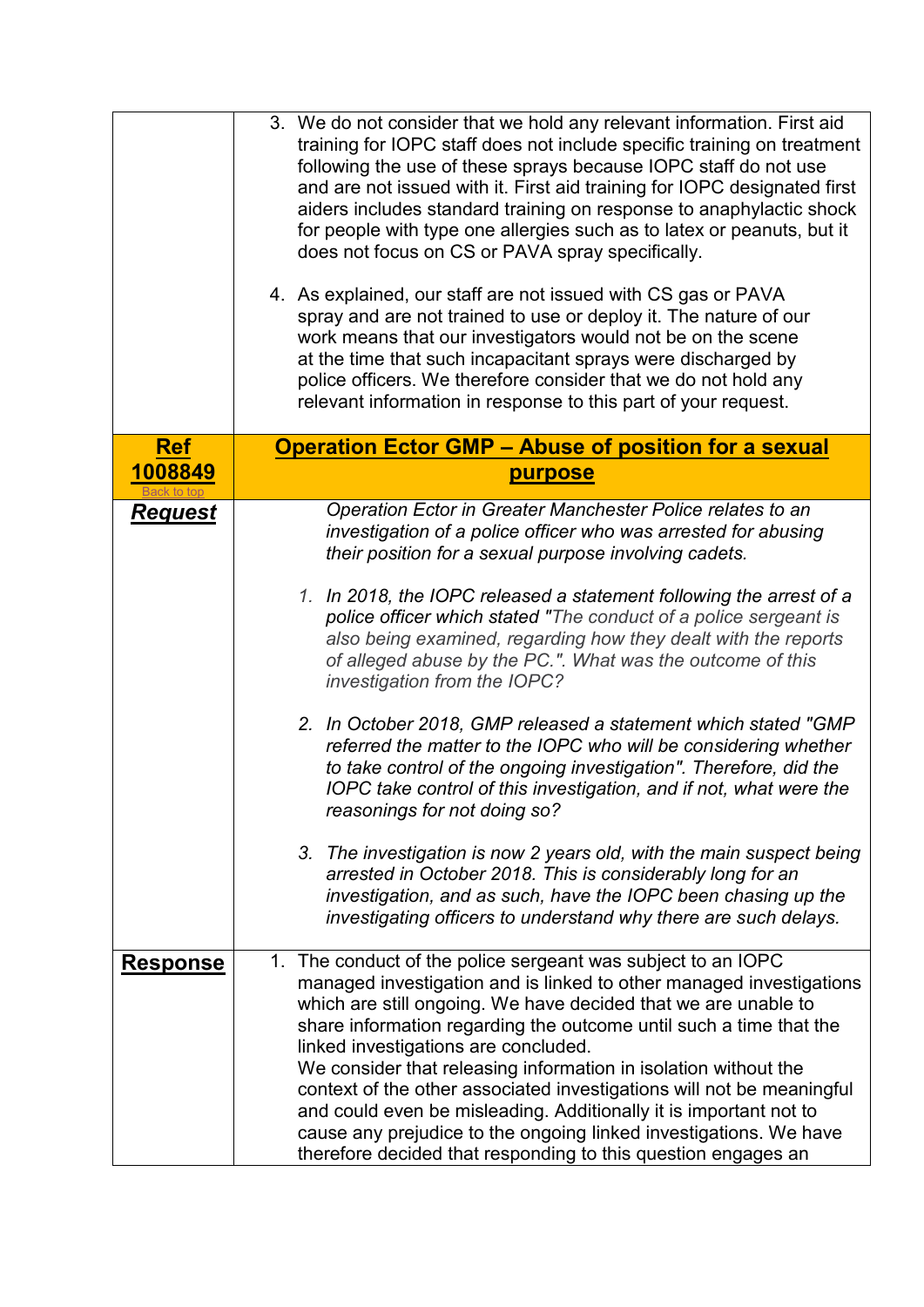<span id="page-3-1"></span><span id="page-3-0"></span>

|                       | exemption under section 30 of the FOIA and is not in the public<br>interest at this time.<br>2. The matter was subject to a managed investigation by the IOPC<br>which is still ongoing.<br>3. We are fully up to date with how the investigation has<br>progressed and await the CPS charging decision. |
|-----------------------|----------------------------------------------------------------------------------------------------------------------------------------------------------------------------------------------------------------------------------------------------------------------------------------------------------|
| <b>Ref</b><br>1008863 | <b>Memoranda of Understanding</b>                                                                                                                                                                                                                                                                        |
| Request               | The most recent versions of several protocols/Memoranda of<br>Understanding and any current protocols/Memoranda relating to the<br>Police Federation, NPCC and Police and Crime Commissioners.                                                                                                           |
| <u>Response</u>       | The concordat between the College of Policing, Her Majesty's<br>Inspectorate of Constabulary and the IOPC is available here on the<br><b>HMICFRS web site.</b>                                                                                                                                           |
|                       | The protocol between the Association of Police and Crime<br>Commissioners and IOPC is available under 'Working with other<br>agencies' on this page of our web site.                                                                                                                                     |
|                       | There are two current protocols agreed between the IOPC and the<br>NPCC. Our media protocol with NPCC is available on our web site<br>here and we attach our protocol regarding the use of advisors during<br>investigations into armed policing operations.                                             |
|                       | The following protocols have not been updated:<br><b>Coroner's Society</b><br><b>Crown Prosecution Service</b><br>Victims Code / PHSO                                                                                                                                                                    |
|                       | There is no protocol/memorandum for the Police Federation.                                                                                                                                                                                                                                               |
| <b>Ref</b><br>1008870 | <b>Criteria for cases subject to IOPC independent</b><br><i><b>investigation</b></i>                                                                                                                                                                                                                     |
| <u>Request</u>        | What are the circumstances in which the IOPC will independently<br>investigate a police complaint.                                                                                                                                                                                                       |
| <u>Response</u>       | We would refer you to our Core Indicator Guidance - Assessing IOPC<br>referrals. This sets out our criteria for identifying cases with a sufficient<br>level of seriousness and public interest that they require independent<br>oversight by the IOPC.                                                  |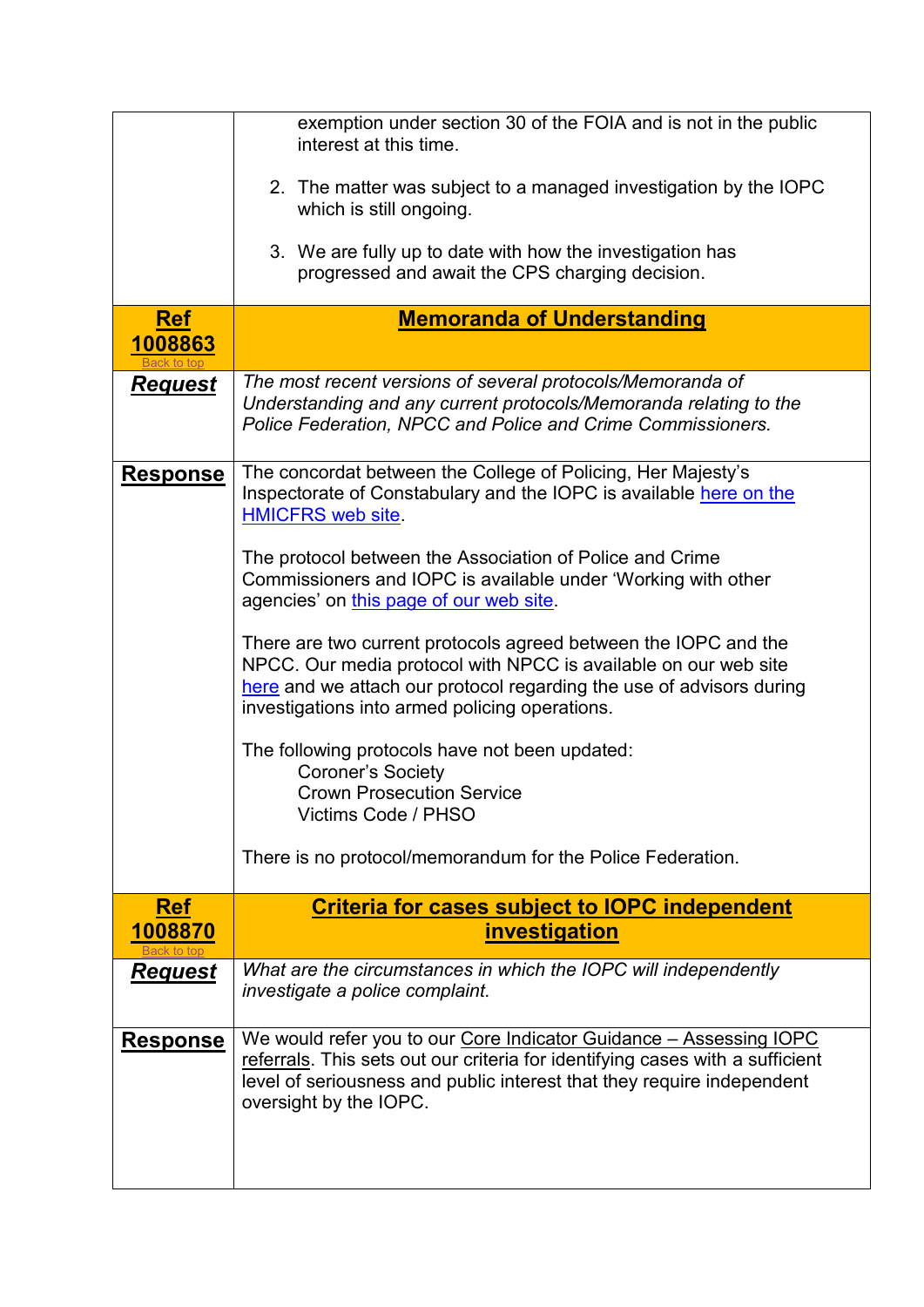<span id="page-4-0"></span>

| <u>Ref</u>      | <b>Equality and Diversity training</b>                                                                                                                                                                                                                                                                                                                                                                                                                                                                                                                                                                                                                                                                                                                                                                                                                                                                                                                                                                                                                                                                                                                                                                                                                                                                                                                                                                                                                                                                                                                                                                                                                                                                                                                                                                                                                                                                                                               |
|-----------------|------------------------------------------------------------------------------------------------------------------------------------------------------------------------------------------------------------------------------------------------------------------------------------------------------------------------------------------------------------------------------------------------------------------------------------------------------------------------------------------------------------------------------------------------------------------------------------------------------------------------------------------------------------------------------------------------------------------------------------------------------------------------------------------------------------------------------------------------------------------------------------------------------------------------------------------------------------------------------------------------------------------------------------------------------------------------------------------------------------------------------------------------------------------------------------------------------------------------------------------------------------------------------------------------------------------------------------------------------------------------------------------------------------------------------------------------------------------------------------------------------------------------------------------------------------------------------------------------------------------------------------------------------------------------------------------------------------------------------------------------------------------------------------------------------------------------------------------------------------------------------------------------------------------------------------------------------|
| 1008890         |                                                                                                                                                                                                                                                                                                                                                                                                                                                                                                                                                                                                                                                                                                                                                                                                                                                                                                                                                                                                                                                                                                                                                                                                                                                                                                                                                                                                                                                                                                                                                                                                                                                                                                                                                                                                                                                                                                                                                      |
| <u>Request</u>  | Under the FOI, I request details of what external or internal training is given<br>on equality and diversity, the email work contact detail of the Non-Exec<br>Director leading on equality and diversity and the work contact detail of the<br>Line Manager for the Director of People.                                                                                                                                                                                                                                                                                                                                                                                                                                                                                                                                                                                                                                                                                                                                                                                                                                                                                                                                                                                                                                                                                                                                                                                                                                                                                                                                                                                                                                                                                                                                                                                                                                                             |
| <b>Response</b> | This response covers the mandatory training in this area. As part of<br>induction, every employee completes Diversity & Inclusion training which,<br>at the time of your request covered the following areas:<br>Equality, diversity and inclusion in the Civil Service<br>$\circ$<br>Introducing Unconscious bias<br>$\circ$<br>Unconscious bias in the workplace<br>$\circ$<br>Unconscious bias in recruitment decisions<br>$\circ$<br>Tackling our unconscious bias<br>$\circ$<br>Our inclusive workplace<br>$\circ$<br>Our customers<br>$\circ$<br>The legal framework<br>$\circ$<br>Since January 2021 this training has changed and no longer includes the<br>modules on unconscious bias. A review of all training designed to improve<br>equality, inclusion and diversity is planned over coming months to assess<br>their efficacy and identify where interventions should be retired or revised.<br>All investigators, as part of their core training, also complete training<br>modules on Discrimination under the Equality Act covering the following<br>areas:<br>Describe the different protected characteristics and types of<br>$\circ$<br>prohibited conduct under the Equality Act<br>Explain the history and concepts behind the IOPC<br>$\circ$<br><b>Discrimination Guidelines.</b><br>Recognise the difference between unlawful versus unfair<br>$\circ$<br>discrimination<br>Explain the concept of unconscious bias and how to analyse<br>$\circ$<br>it in an investigation<br>o Apply the guidelines when investigating allegations of<br>discrimination.<br>We roll out ad-hoc learning on topics that would fit under the broad heading<br>of Equality & Diversity, recent examples include: Trans awareness, race<br>based discrimination, equality impact assessments.<br>We are about to launch a new Equality, Diversity and Inclusion Strategy<br>underpinned by a new Learning and Development programme in 2021. |
|                 | There is not a specific non-executive Director who is singularly responsible<br>for this work. The Human Resource and Remuneration Committee has                                                                                                                                                                                                                                                                                                                                                                                                                                                                                                                                                                                                                                                                                                                                                                                                                                                                                                                                                                                                                                                                                                                                                                                                                                                                                                                                                                                                                                                                                                                                                                                                                                                                                                                                                                                                     |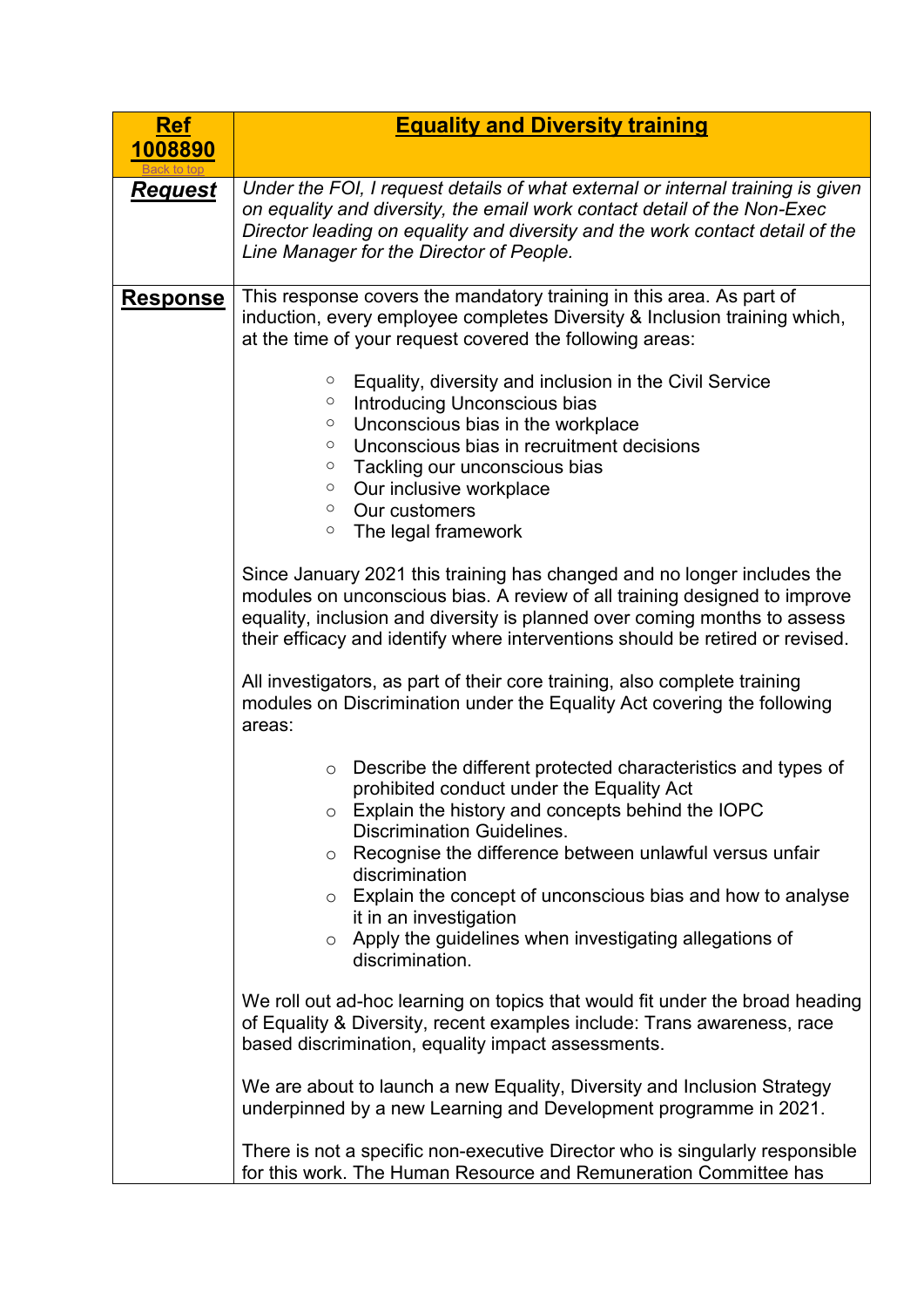<span id="page-5-1"></span><span id="page-5-0"></span>

|                       | oversight of all our People Directorate related work, which incorporates<br>Equality, Diversity and Inclusion. The non-executive Directors who sit on<br>this committee are Andrew Harvey (chair), Geoffrey Podger and Manjeet<br>Gill. Details of how to contact IOPC colleagues, including non-executive<br>Directors can be found on our website.<br>The Director of People reports to Deputy Director General Tom Whiting.<br>Communications should be sent via the contact details found on our<br>website. in the first instance. |
|-----------------------|-----------------------------------------------------------------------------------------------------------------------------------------------------------------------------------------------------------------------------------------------------------------------------------------------------------------------------------------------------------------------------------------------------------------------------------------------------------------------------------------------------------------------------------------|
| <u>Ref</u><br>1008922 | <b>Northumbria Police non recording appeals</b>                                                                                                                                                                                                                                                                                                                                                                                                                                                                                         |
| <u>Request</u>        | How many Appeals of non-recording decisions have been made to the<br>IOPC about complaint decisions made by Professional standards in<br>Northumbria Police between 2016-2021?                                                                                                                                                                                                                                                                                                                                                          |
| <u>Response</u>       | We publish data regarding appeals annually and the information you<br>require can be found at pages 17 onwards in our Annual Complaints<br><b>Statistics Report on our website.</b><br>Appeals information for previous years can be found on this page of our<br>website.                                                                                                                                                                                                                                                              |
| <b>Ref</b><br>1008889 | <b>Operation Nori</b>                                                                                                                                                                                                                                                                                                                                                                                                                                                                                                                   |
| <b>Request</b>        | Your request relates to Operation Nori and is as follows:                                                                                                                                                                                                                                                                                                                                                                                                                                                                               |
|                       | The total cost of the operation incurred by the IOPC. Can I have an<br>analysis of the budget headings for these costs and the total number<br>of staff deployed to Operation Nori throughout its lifetime.                                                                                                                                                                                                                                                                                                                             |
| <b>Response</b>       | Our accounting system only records investigation costs for known<br>expenses and purchases. We do not record other costs incurred in<br>carrying out an individual investigation meaning that items such as<br>investigator time, organisational overheads, media handling or work<br>undertaken after completion of the report are not included.<br>The total known expenses and purchases by calendar year for this<br>investigation are as follows:                                                                                  |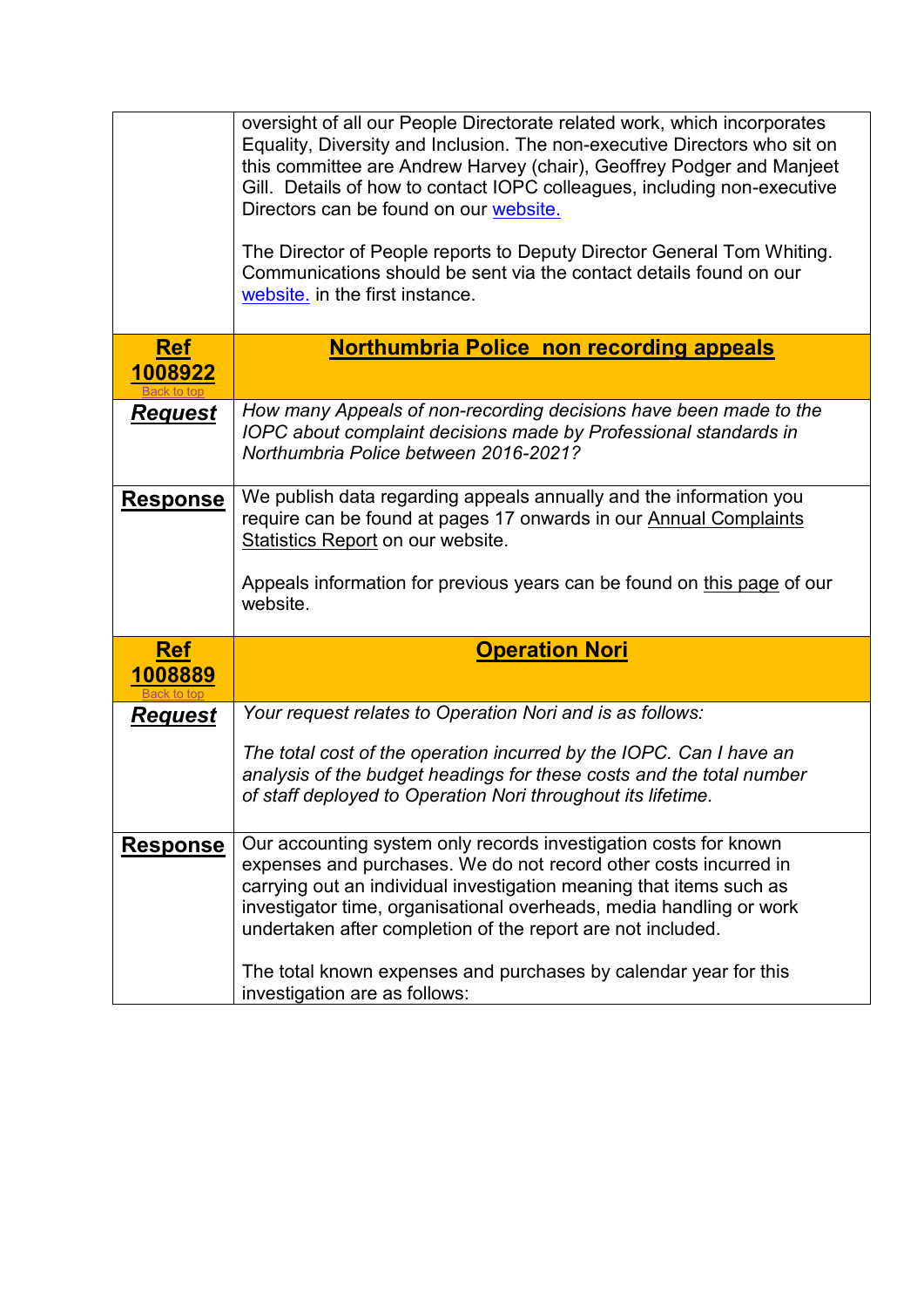| <b>T&amp;S</b> record       | 2015  | 2016     | 2017                     | 2018     | 2019                     | Grand<br><b>Total</b> |
|-----------------------------|-------|----------|--------------------------|----------|--------------------------|-----------------------|
| Employee reimbursed mileage | -     | 41.40    | 320.81                   | 350.55   | -                        | 712.76                |
| Hire Car Running Costs      | -     | ٠        |                          | 28.76    | $\overline{\phantom{a}}$ | 28.76                 |
| Incidental Expenses         | 5.00  | 224.56   | 110.94                   | 97.10    | 58.00                    | 495.60                |
| Parking Expenses            | 8.00  | 133.30   | 299.59                   | 254.38   | 95.40                    | 790.67                |
| Subsistence                 | 5.20  | 1,420.00 | 915.00                   | 900.64   | 180.00                   | 3,420.84              |
| Taxi                        |       | 19.30    | 47.74                    | ۰.       | 5.60                     | 72.64                 |
| <b>Train Fares</b>          |       | 55.60    | 14.80                    | 9.40     | $\overline{\phantom{a}}$ | 79.80                 |
| Vehicle Fleet Running Costs | ۰     | 94.64    | $\overline{\phantom{a}}$ | 56.00    | 191.20                   | 341.84                |
| <b>Grand Total</b>          | 18.20 | 1,988.80 | 1,708.88                 | 1,696.83 | 530.20                   | 5,942.91              |

You should be mindful therefore that the figures provided are solely the known costs and are not fully representative of the true cost of the investigation.

The IOPC staff members involved in Operation Nori had other duties to perform during the life of the investigation, including other investigative responsibilities. There is no recording of the time committed by individual staff members to different investigations or duties. Therefore we do not hold the information you require about numbers of persons involved in the investigation at any given time.

The investigation was carried out by a team including a Lead Investigator, Operations Team Leader, Operations Manager and other investigators, including other Lead Investigators, who carried out specific tasks, for example exhibit management.

The investigation was supported by a HOLMES Team (including a reader/receiver and indexers) and members of the Investigation Support Unit and disclosure team.

Additional resources were deployed according to operational need and included the following:

- Investigation staff from all other IOPC offices Canary Wharf, Croydon, Cardiff, Sale, and Wakefield
- Intelligence analysts
- Specialist Survivor Engagement Managers
- Specialist Victim Liaison Officers
- Legal representation
- Media representation
- Report Writing Team
- External resources as required e.g. forensics, victim support,

Numbers evolved over the lifetime of the investigation dependent on demand and operational need but the investigation was always adequately staffed.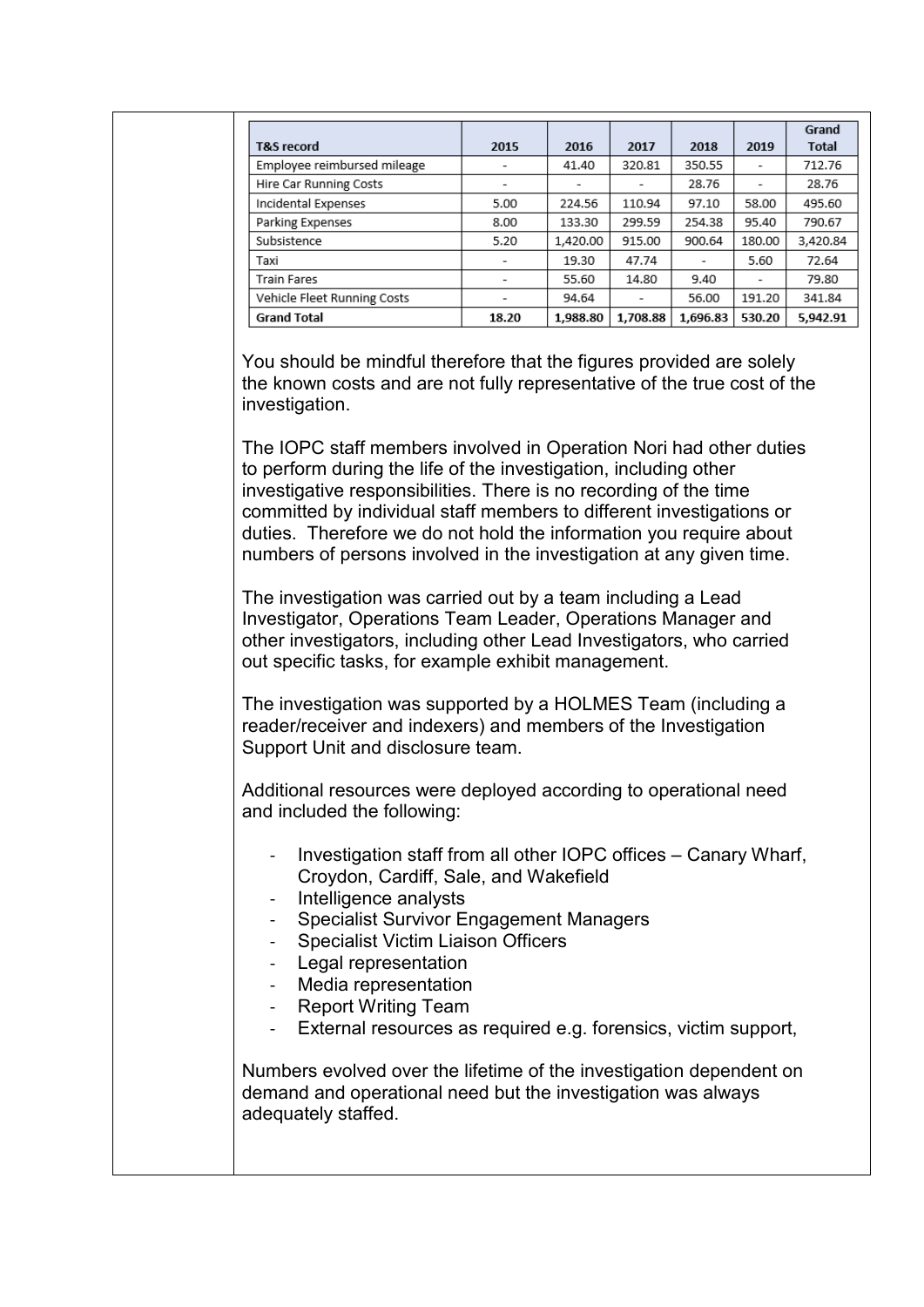<span id="page-7-1"></span><span id="page-7-0"></span>

| <b>Ref</b>                        | <b>Referrals of MPS Commanders</b>                                                                                                                                                                                                                                                                                                                                                                                                                                                                                                                                                               |
|-----------------------------------|--------------------------------------------------------------------------------------------------------------------------------------------------------------------------------------------------------------------------------------------------------------------------------------------------------------------------------------------------------------------------------------------------------------------------------------------------------------------------------------------------------------------------------------------------------------------------------------------------|
| 1008899                           |                                                                                                                                                                                                                                                                                                                                                                                                                                                                                                                                                                                                  |
| <u>Request</u>                    | 1. During the year 2020. How many police officers of Commander rank<br>and currently in the Metropolitan Police Service (MPS) have been<br>referred to the IOPC by the MPS regarding misconduct?                                                                                                                                                                                                                                                                                                                                                                                                 |
|                                   | 2. During the year 2020. Have any police officers of Commander rank<br>and currently in the Metropolitan Police Service (MPS) been referred<br>to the IOPC by the MPS for refusing to take a drug(s) test and, if so,<br>how many?                                                                                                                                                                                                                                                                                                                                                               |
|                                   | 3. During the year 2020. Have any police officers of Commander rank<br>and currently in the Metropolitan Police Service (MPS) been referred<br>to the IOPC by the MPS for cannabis misuse and, if so, how many?                                                                                                                                                                                                                                                                                                                                                                                  |
| <b>Response</b>                   | 1. One.                                                                                                                                                                                                                                                                                                                                                                                                                                                                                                                                                                                          |
|                                   | 2. And 3. We can neither confirm nor deny any details relating to the<br>specific contents of the referral involving a Commander by virtue of<br>an exemption provided at section $40(5B)(a)(i)$ of the FOIA.                                                                                                                                                                                                                                                                                                                                                                                    |
| <b>Ref</b>                        | <b>Complaints against about IOPC staff</b>                                                                                                                                                                                                                                                                                                                                                                                                                                                                                                                                                       |
| 1008900                           |                                                                                                                                                                                                                                                                                                                                                                                                                                                                                                                                                                                                  |
| <u>Request</u><br><b>Response</b> | The number of complaints against all IOPC staff in each of the last<br>1.<br>12 months please?<br>The number of these complaints for each of the last 12 months<br>2.<br>against a) managers and those against b) non-managers please?<br>3. For each of these 2 categories in the last individual 12 months, the<br>number of complaints that were upheld please?<br>As of 6 January 2021:<br>1. There was a total of 315 complaints made against IOPC staff. This<br>includes 40 complaints made against IOPC departments where no<br>individual staff member was named and 43 complaints made |
|                                   | against the IOPC as an organisation.<br>2. We have interpreted the term 'managers' as referring to members of<br>staff with line management responsibility. There was a total of 38<br>complaints about 'managers'. There was a total of 194 complaints<br>about non-managers.<br>3. There were 5 upheld complaints against staff with line management<br>responsibility; this number includes partially upheld complaints.<br>There were 28 upheld complaints against non-managers, which<br>includes partially upheld complaints.                                                              |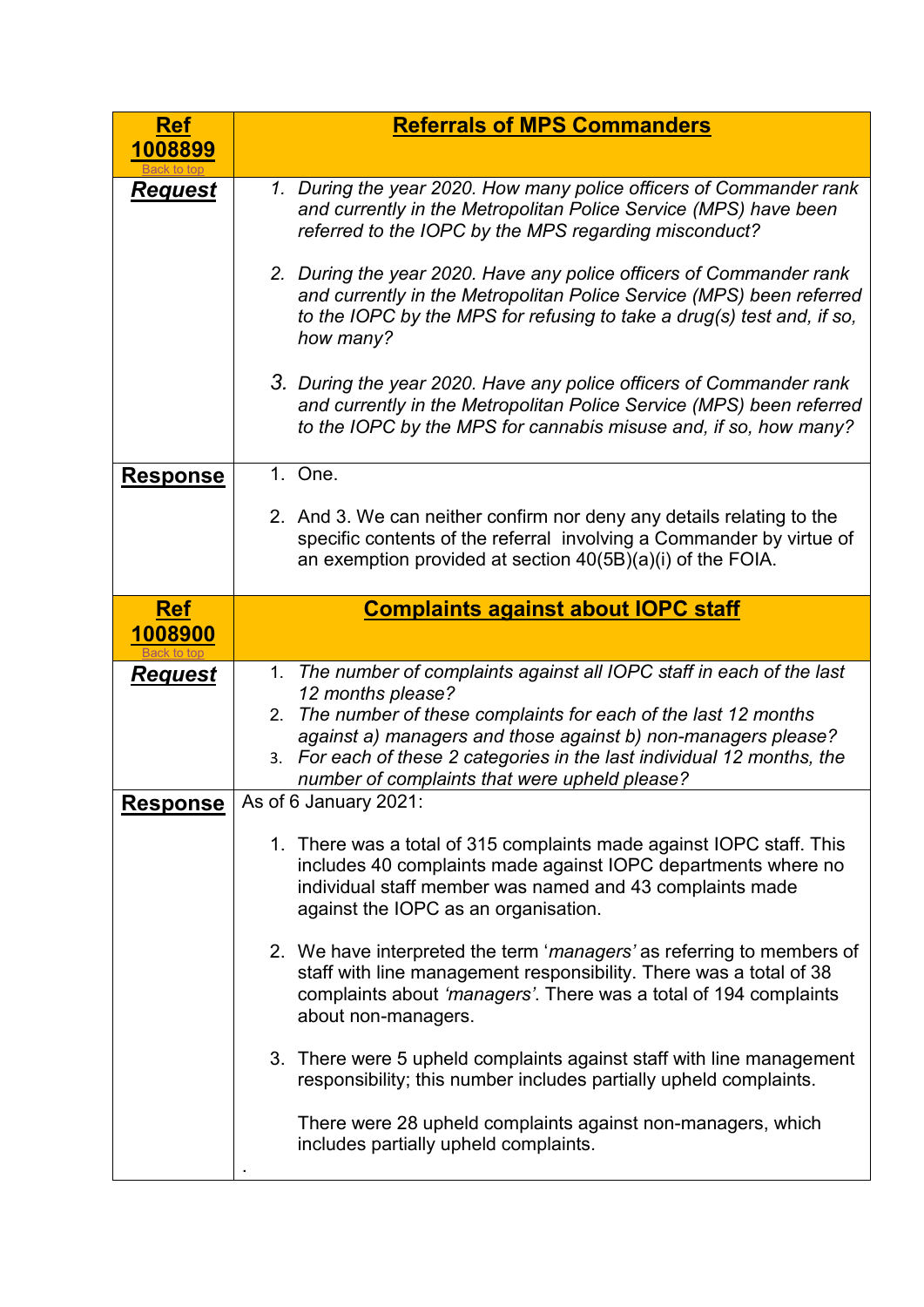<span id="page-8-0"></span>

| <b>Ref</b>      | <b>Body worn video footage</b>                                                                                                                                                                                                                                                                                                                                                                                                                                                                                                                                                         |
|-----------------|----------------------------------------------------------------------------------------------------------------------------------------------------------------------------------------------------------------------------------------------------------------------------------------------------------------------------------------------------------------------------------------------------------------------------------------------------------------------------------------------------------------------------------------------------------------------------------------|
| 1008597         |                                                                                                                                                                                                                                                                                                                                                                                                                                                                                                                                                                                        |
| <u>Request</u>  | What proportion of cases - for the most recent year in which you<br>have figures - was there a body-worn camera on the officer(s) the<br>complaint related to, but the footage could not be viewed (either<br>because the camera was not switched on, did not work or the<br>footage was not subsequently able to be viewed for any other<br>technical reason)?                                                                                                                                                                                                                        |
| <u>Response</u> | The most recent year for which we could provide some relevant data is the<br>year to 31 March 2020. While your request seeks the "proportion of cases"<br>such data cannot be provided in isolation from the other parts of your<br>original request. Therefore, and in line with the advice we gave in our letter<br>of 28 August 2020, we have understood your request as seeking the<br>number of IOPC investigations completed in 2019/20 involving a complaint<br>against police in which footage from the BWV camera of the officer subject<br>of complaint could not be viewed. |
|                 | We have carried out two searches of our case management data using<br>automated queries.                                                                                                                                                                                                                                                                                                                                                                                                                                                                                               |
|                 | First, we searched for IOPC investigations completed from 1 April 2019 to<br>31 March 2020 in which the case factors 'Body worn camera' and 'use of<br>force' have been selected. This produced a list of 88 cases. Second, we<br>searched for investigations completed from 1 April 2019 to 31 March 2020<br>with the 'Use of force' factor selected in which the incident description<br>recorded on the system contained one or more of the following key words:                                                                                                                    |
|                 | <b>BWV</b><br>Video<br>Camera                                                                                                                                                                                                                                                                                                                                                                                                                                                                                                                                                          |
|                 | This identified 23 further cases where BWV may be a factor.                                                                                                                                                                                                                                                                                                                                                                                                                                                                                                                            |
|                 | The 111 potentially relevant cases produced by these searches included<br>complaint, conduct and 'Death or Serious Injury' (DSI) case types.<br>Therefore, not all of these cases included a public complaint against a<br>police officer.                                                                                                                                                                                                                                                                                                                                             |
|                 | We then manually searched the incident descriptions in each of these 111<br>cases to determine whether they indicated that body worn footage was<br>unavailable either for a technical reason, including a malfunction of the<br>device, or because the camera had not been switched on.                                                                                                                                                                                                                                                                                               |
|                 | None of these incident descriptions indicated that the case fitted the criteria<br>set out in your request. We did find cases in which footage of certain parts<br>of an incident did not exist because this was not within view of a camera at<br>the relevant time but there was no suggestion from the incident description<br>that this gave cause for concern.                                                                                                                                                                                                                    |